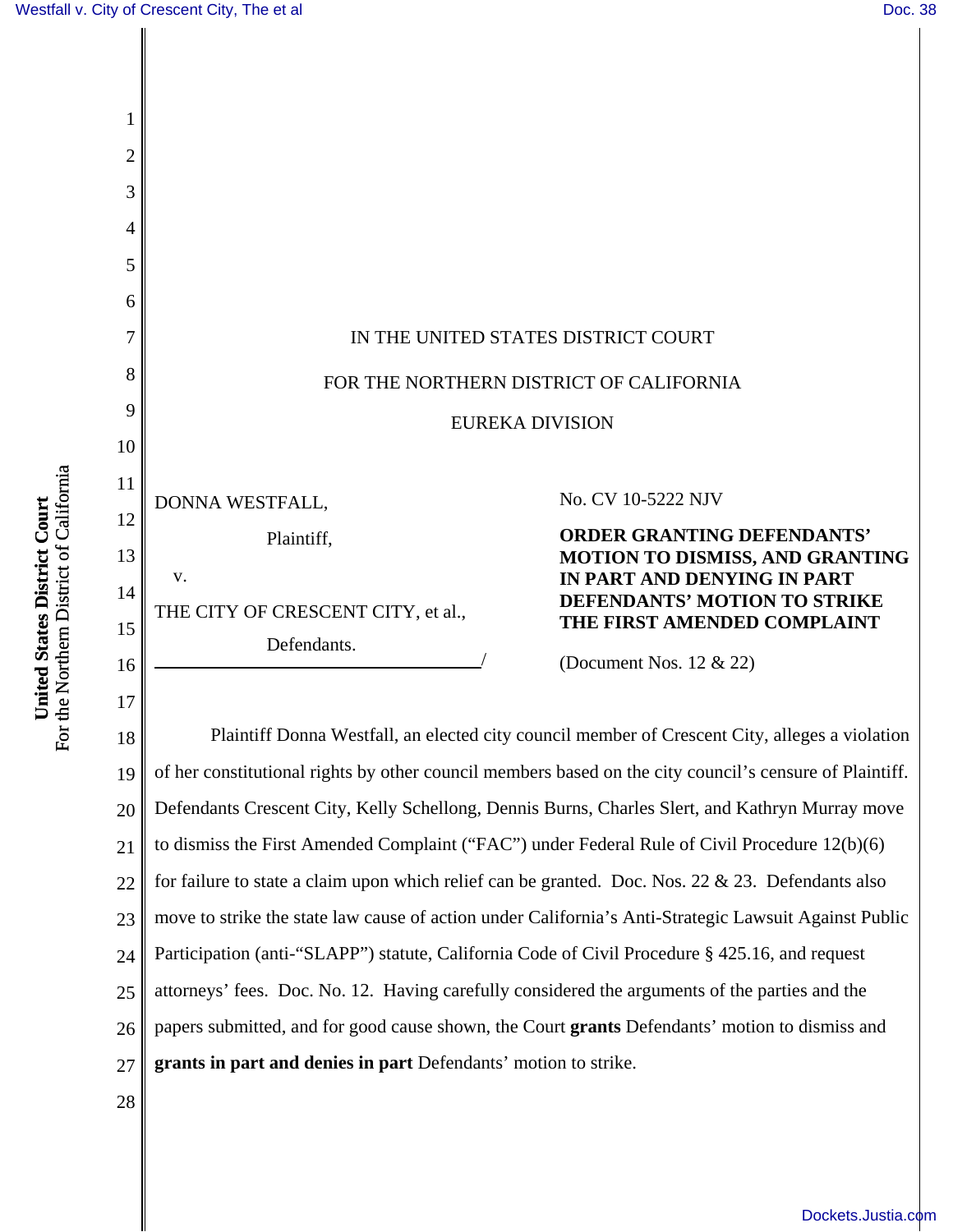1

2

3

4

5

6

7

8

11

12

13

14

15

16

#### **I. JURISDICTION**

This is a 42 U.S.C. § 1983 action alleging violations of freedom of speech, due process, and equal protection, along with a state law cause of action for intentional infliction of emotional distress. This action was properly removed to this Court pursuant to 28 U.S.C. § 1441, as a case over which this Court has original federal question jurisdiction pursuant to 28 U.S.C. § 1331. This Court has supplemental jurisdiction over the state law claim pursuant to 28 U.S.C. § 1367(a). All parties consent to the jurisdiction of this Court pursuant to 28 U.S.C. § 636(c).

#### **II. BACKGROUND**

9 10 As appropriate on a motion to dismiss, all well-pleaded allegations in the complaint are assumed to be true.

Plaintiff, who is proceeding *pro se*, was elected as a city council member of Crescent City in November 2008. FAC ¶ 5 (Doc. No. 20). Defendants Schellong, Burns, Slert, and Murray are also elected city council members of Crescent City. On March 2, 2009, Plaintiff and the other city council members signed a code of ethics. FAC ¶ 5. As a council member, Plaintiff questioned the City's transparency, accountability, and expenditure of public funds in its handling of the City's Wastewater Treatment Plant ("WWTP") project.

17 18 19 20 21 22 23 24 25 26 27 28 Plaintiff alleges that on September 8, 2009, Defendants passed a resolution censuring her in retaliation for her criticism of the City's handling of the WWTP project, the city council, and for "speak[ing] out on issues of public interest and importance and [] request[ing] access to public information/records." FAC ¶ 8 & Ex. B. The resolution, which is attached to the FAC as Exhibit B, finds that Plaintiff breached the City's Code of Ethics and Conduct, which was adopted by the council on March 2, 2009. Specifically, the resolution finds that Plaintiff breached the Code of Ethics by: (1) knowingly using false, inaccurate, and/or partial information to support Plaintiff's views regarding the WWTP; (2) treating "fellow city officials and staff with lack of patience, courtesy and/or civility when in disagreement"; (3) not working towards consensus building; (4) repeatedly exhibiting "discourtesy, disrespect and disregard towards council members, city department heads, staff and/or personnel in the performance of her official duties"; (5) using Plaintiff's position as an appointed representative of the city to promote her personal quilt show;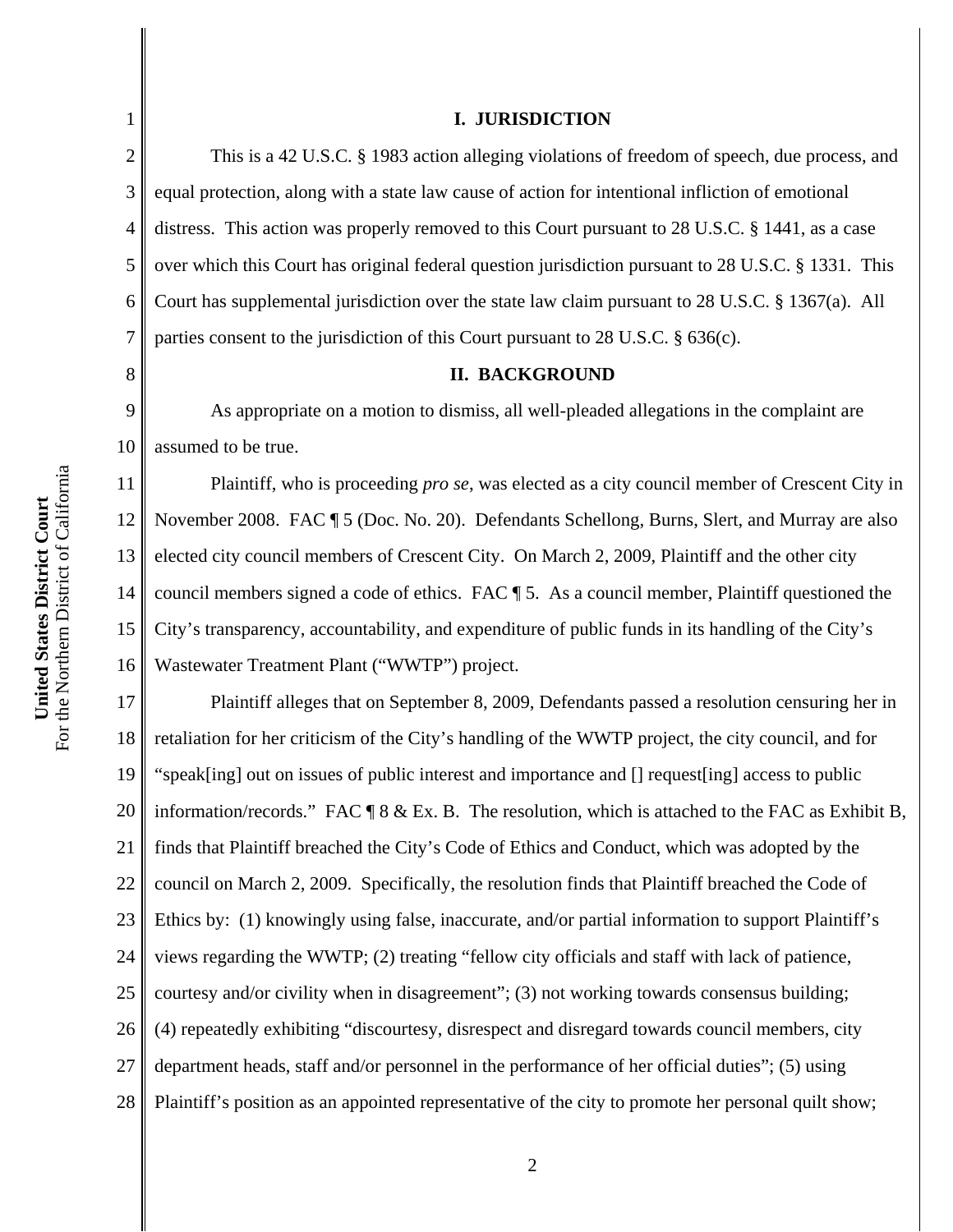1 2 3 4 (6) using Plaintiff's position as an appointed representative of the city "at the Intergovernmental Relations Committee (IGRC) to repeatedly slander, discredit and embarrass the City"; (7) continually demonstrating "a lack of concern for the proper use of city assets ... in [Plaintiff's] continual misguided accusations associated with various aspects of the" WWTP; (8) abusing her position by "contacting lower-level City employees at their homes outside of work hours" in her "quest for 'evidence' to support her theories and claims of corruption and criminal misconduct"; and (9) continuing to not be a prudent steward of city resources. FAC, Ex. B. The resolution censures Plaintiff and (1) prevents Plaintiff from placing agenda items regarding the WWTP "without the specific advance authorization of the full Council"; (2) directs independent contractors for the city not to expend billable time responding to Plaintiff's inquiries or data requests; and (3) removes Plaintiff as a representative or alternate on eight different committees. *Id*. The parties have indicated that the censure expired in November 2010.

On December 9, 2009, the city council issued a report in open session estimating the time and cost spent on responding to information requests by Plaintiff from November 2008 through November 2009. FAC  $\parallel$  10 & Ex. C. The report estimated that \$37,754.87 was spent on such requests. FAC, Ex. C.

18 19 20 21 22 23 24 Plaintiff originally filed this action in Superior Court of Del Norte County on August 19, 2010. On November 17, 2010, this action was removed to this Court by Defendants. Plaintiff challenges her fellow council members' action in censuring her and the actions taken against Plaintiff in the September 2009 resolution regarding placement of agenda items, use of independent contractors, and committee removal. Plaintiff alleges four causes of action: (1) violation of her right to freedom of speech; (2) violation of due process under the Fourteenth Amendment; (3) violation of equal protection under the Fourteenth Amendment; and (4) intentional infliction of emotional distress.

25 26 27 28 On December 13, 2010, Defendants moved to dismiss the complaint and to strike the state law causes of action under California's anti-SLAPP statute. Doc. No. 12. Defendants also requested that the Court take judicial notice of various documents in support of its motion to dismiss and strike. Doc. No. 13. On January 2, 2011, Plaintiff filed her opposition and a First Amended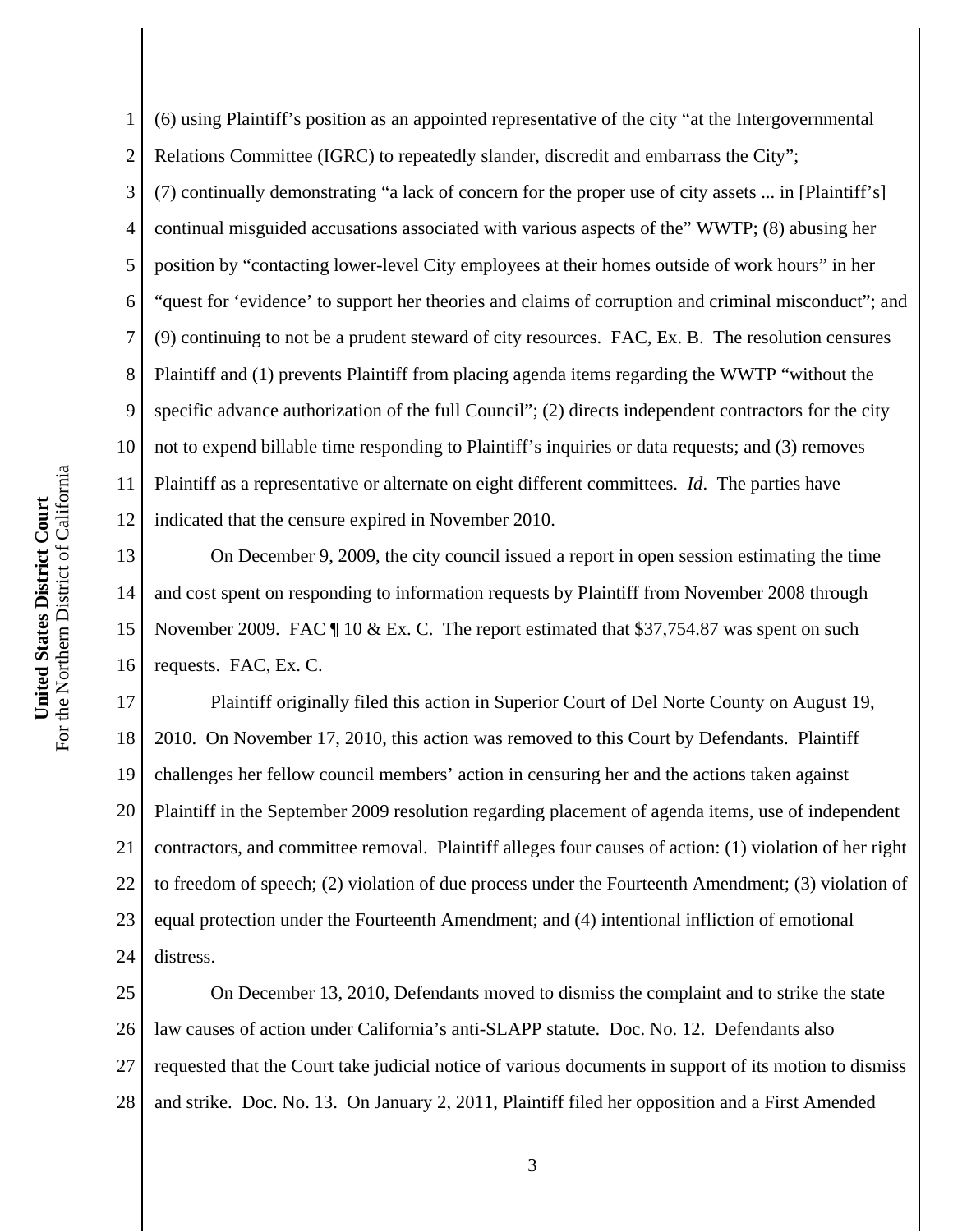1 2 3 4 5 6 7 8 Complaint. Doc. Nos. 18, 20. By filing the FAC within twenty-one (21) days after Defendants' motion to dismiss, Plaintiff properly amended her complaint as a matter of course under Rule  $15(a)(1)(B)$ . With the exception of their motion to strike, Defendants withdrew their motion to dismiss the original complaint given Plaintiff's filing of the FAC.<sup>1</sup> Doc. No. 21. On January 18, 2011, Defendants filed a motion to dismiss the FAC and Plaintiff opposed the motion. Doc. Nos. 22, 23, 26, 28. On February 7, 2011, Plaintiff filed a Second Amended Complaint without leave of court. Doc. No. 27. On February 22, 2011, the Court heard oral argument on the motion to dismiss the FAC and the anti-SLAPP motion to strike.

## **III. DISCUSSION**

10 11 Currently before the Court are Defendants' motion to dismiss the FAC, motion to strike under California's anti-SLAPP statute, and request for judicial notice ("RJN") (Doc. No. 13).

### **A. Legal Standard**

13 14 15 16 17 18 19 20 21 22 A complaint must contain a "short and plain statement of the claim showing that the pleader is entitled to relief." Fed. R. Civ. P. 8(a). While Rule 8 "does not require 'detailed factual allegations,'" a complaint "must contain sufficient factual matter, accepted as true, to 'state a claim to relief that is plausible on its face.'" *Ashcroft v. Iqbal*, --- U.S. ----, ----, 129 S.Ct. 1937, 1949 (2009) (quoting *Bell Atlantic Corp. v. Twombly*, 550 U.S. 544, 555, 570 (2007)). Facial plausibility is established "when the plaintiff pleads factual content that allows the court to draw the reasonable inference that the defendant is liable for the misconduct alleged." *Id*. "The plausibility standard is not akin to a 'probability requirement,' but it asks for more than a sheer possibility that a defendant has acted unlawfully." *Id.* The plausibility standard requires a complaint to plead more than "facts that are 'merely consistent with' a defendant's liability." *Id*.

23

9

12

24 25 26 27 28 1 In Defendants' reply on their motion to dismiss the original complaint, Defendants state that they are withdrawing the motion to dismiss but not their motion to strike the original complaint, and Defendants simultaneously filed a motion to dismiss the FAC. Doc. No. 21. Defendants did not, however, re-file their declarations and RJN, which were filed in support of the first motion to dismiss and the motion to strike. *See* Doc. Nos. 13, 15, 16. This is confusing. The Court interprets Defendants' statements and filings as Defendants' renewal of their motion to strike the original complaint as a motion to strike the FAC. For resolution of the pending motions, the Court therefore examines Defendants' motion to strike the original complaint, Defendants' declarations of Cori R. Sarno and Robin Patch, Defendants' RJN, Defendants' motion to dismiss the FAC, and Plaintiff's oppositions to the various motions. Doc. Nos. 12-16, 18, 19, 22-23, 25, 26, 28.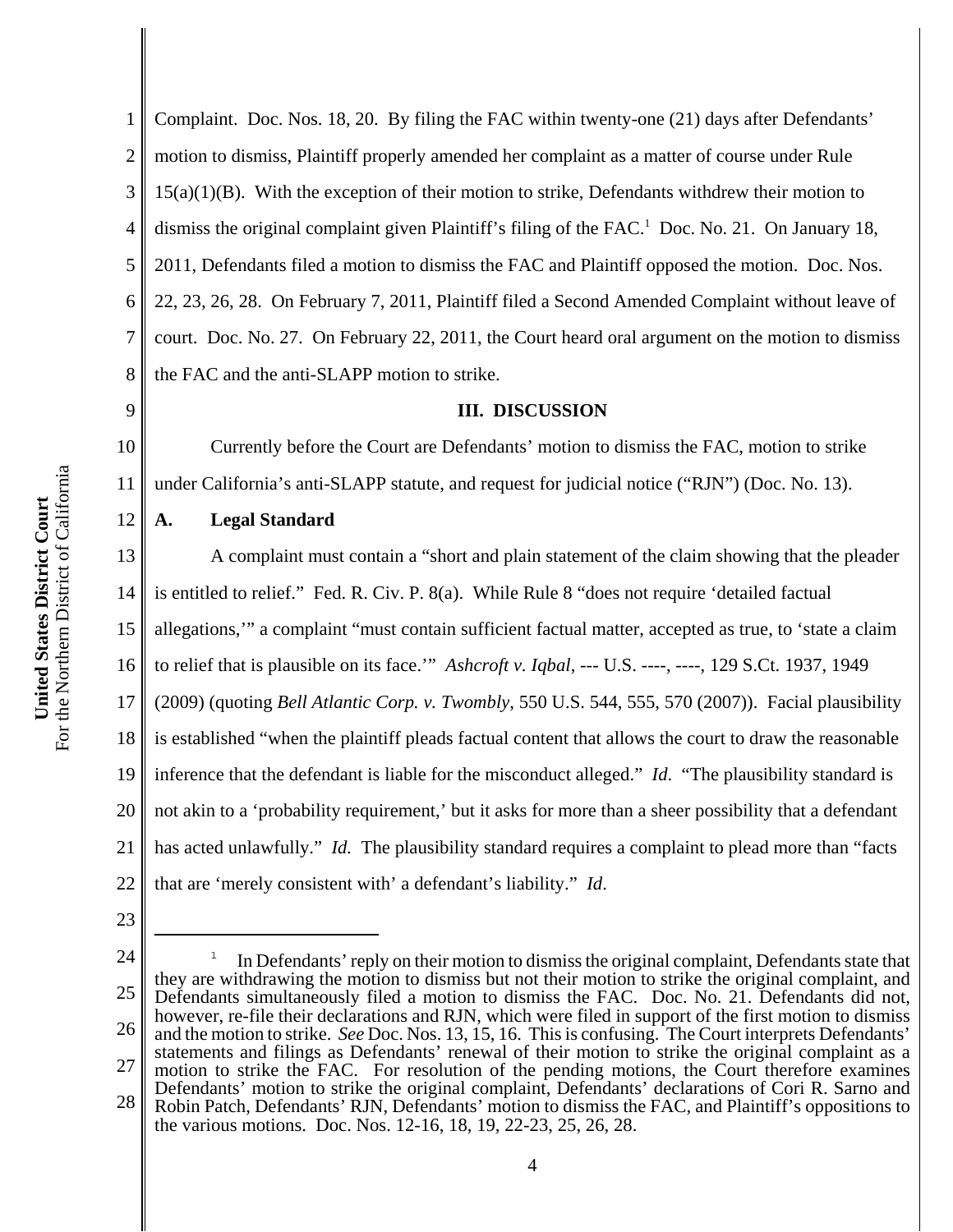1 2 3 4 5 6 7 8 9 10 In ruling on a motion to dismiss, courts may consider only "the complaint, materials incorporated into the complaint by reference, and matters of which the court may take judicial notice." *Metzler Inv. GMBH v. Corinthian Colleges, Inc.*, 540 F.3d 1049, 1061 (9th Cir. 2008). When matters outside the pleadings are presented on a Rule 12(b)(6) motion and are not excluded by the court, the court must convert the Rule 12(b)(6) motion to a Rule 56 summary judgment motion. Fed. R. Civ. P. 12(d). Here, Defendants have presented extrinsic evidence outside the pleadings on their motions including minutes from the August 17, 2009 and September 8, 2009 city council meetings; the agenda for the September 8, 2009 city council meeting; and orders by the Del Norte County Superior Court in a separate and unrelated lawsuit by Defendant Crescent City against Plaintiff, the acting City Clerk, the Water Resources Control Board, and others. Doc. Nos. 13, 15, 16. The Court excludes this evidence in deciding the present motion to dismiss and motion to strike. Accordingly, the Court **denies** Defendants' request for judicial notice of this extrinsic evidence.2

13 14 15 16 17 18 19 20 21 22 23 Dismissal under Rule 12(b)(6) is appropriate if the complaint does not give the defendant fair notice of a legally cognizable claim and the grounds on which it rests. *Twombly*, 550 U.S. at 555. Dismissal of a complaint can be based on either the lack of a cognizable legal theory or the lack of sufficient facts alleged under a cognizable legal theory. *Balistreri v. Pacifica Police Dep't*, 901 F.2d 696, 699 (9th Cir. 1990). In considering whether the complaint is sufficient to state a claim, the court will take all material allegations as true and construe them in the light most favorable to the plaintiff. *NL Indus., Inc. v. Kaplan*, 792 F.2d 896, 898 (9th Cir. 1986). Although the court is generally confined to consideration of the allegations in the pleadings, when the complaint is accompanied by attached documents, such documents are deemed part of the complaint and may be considered in evaluating the merits of a Rule 12(b)(6) motion. *Durning v. First Boston Corp.*, 815 F.2d 1265, 1267 (9th Cir. 1987).

24 25 26 The court construes the complaint liberally because it was drafted by a pro se plaintiff. *Balistreri*, 901 F.2d at 699. When granting a motion to dismiss, the court is generally required to provide pro se litigants with "an opportunity to amend the complaint to overcome deficiencies

<sup>28</sup> 2 Should Plaintiff amend her complaint to correct the deficiencies noted, Defendants may, however, resubmit this extrinsic evidence in a motion for summary judgment at a later stage in the proceedings.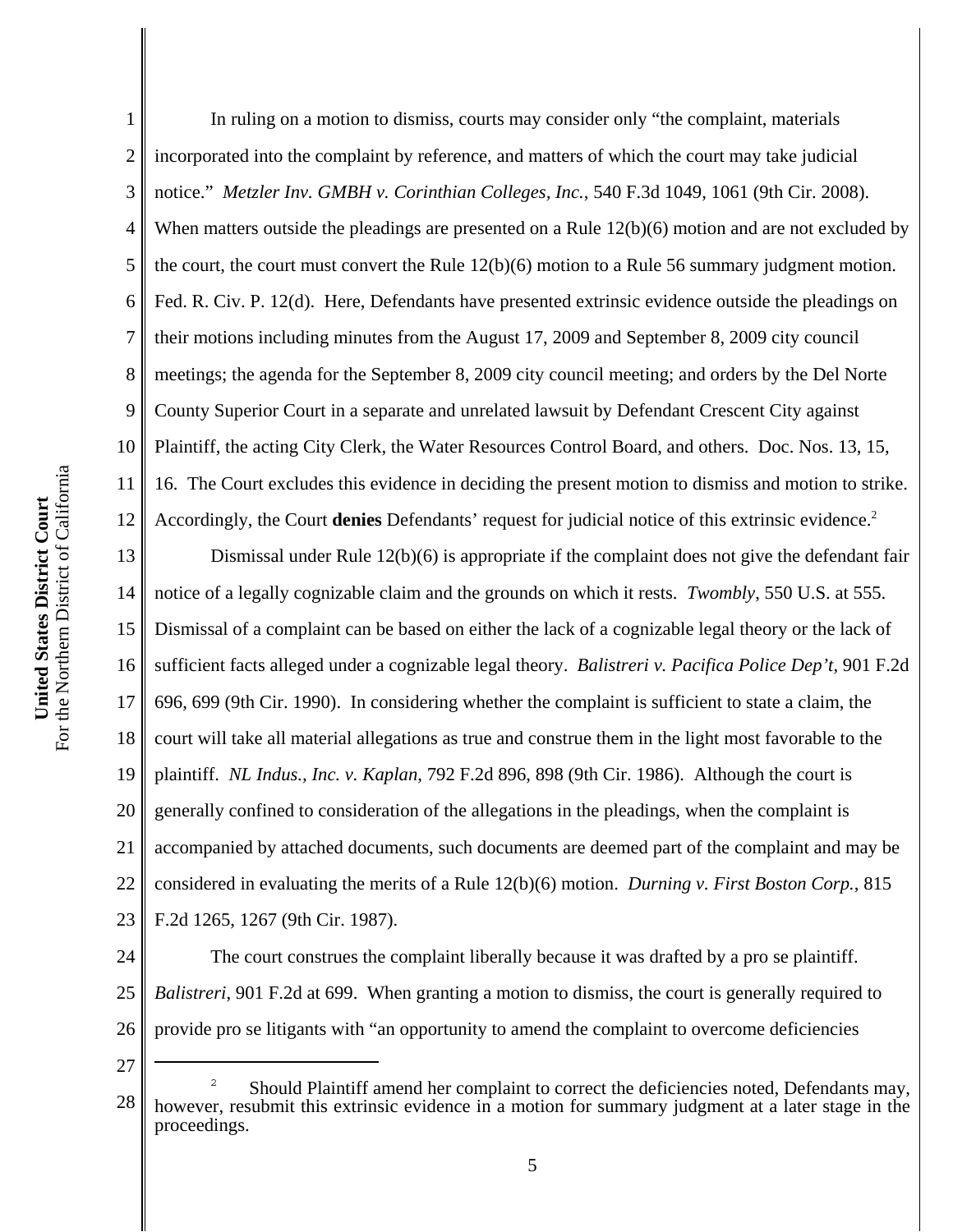1 2 3 4 5 6 unless it is clear that they cannot be overcome by amendment." *Eldridge v. Block*, 832 F.2d 1132, 1135-36 (9th Cir. 1987). In determining whether amendment would be futile, the court examines whether the complaint could be amended to cure the defect requiring dismissal "without contradicting any of the allegations of [the] original complaint." *Reddy v. Litton Indus., Inc.*, 912 F.2d 291, 296 (9th Cir. 1990). Leave to amend should be liberally granted, but an amended complaint cannot allege facts inconsistent with the challenged pleading. *Id.* at 296-97.

7

# **B. First Cause of Action: Free Speech & Access to Information**

8 9 10 11 12 13 14 15 16 17 18 19 20 21 The Court interprets the first cause of action as a 42 U.S.C. § 1983 claim for violation of the First Amendment's right to freedom of speech, a claim for violation of the California Constitution's right to freedom of speech, and a claim for violation of the California Constitution's right to access to information. *See* Cal. Const. art. I, §§ 2(a) & 3(b)(1). Plaintiff seeks damages for the alleged free speech and access to information violations. The Court rejects Defendants' argument that Plaintiff did not allege a First Amendment violation because the FAC refers to the California Constitution. *See* Defs.' Reply at 2 (Doc. No. 30). The caption of the FAC states "First Right Amendment, Freedom of Speech" and the first cause of action expressly raises a violation of Plaintiff's freedom of speech, which is protected under both the United States Constitution and the California Constitution. Plaintiff's failure to cite to the First Amendment within the first cause of action is not fatal. In addition, the Court construes the FAC liberally because it was drafted by a pro se plaintiff. *Balistreri*, 901 F.2d at 699. Therefore, the FAC alleges a § 1983 claim for violation of Plaintiff's First Amendment right to freedom of speech. The Court now examines whether this cause of action was sufficiently pled.

For the Northern District of California For the Northern District of California

**United States District Court**

United States District Court

### 1. Free Speech

23 24 25 26 27 The First Amendment to the United States Constitution protects the right to freedom of speech. The California Constitution also protects this right under Article 1, Section 2(a), which provides that "[e]very person may freely speak, write and publish his or her sentiments on all subjects, being responsible for the abuse of this right. A law may not restrain or abridge liberty of speech or press."

28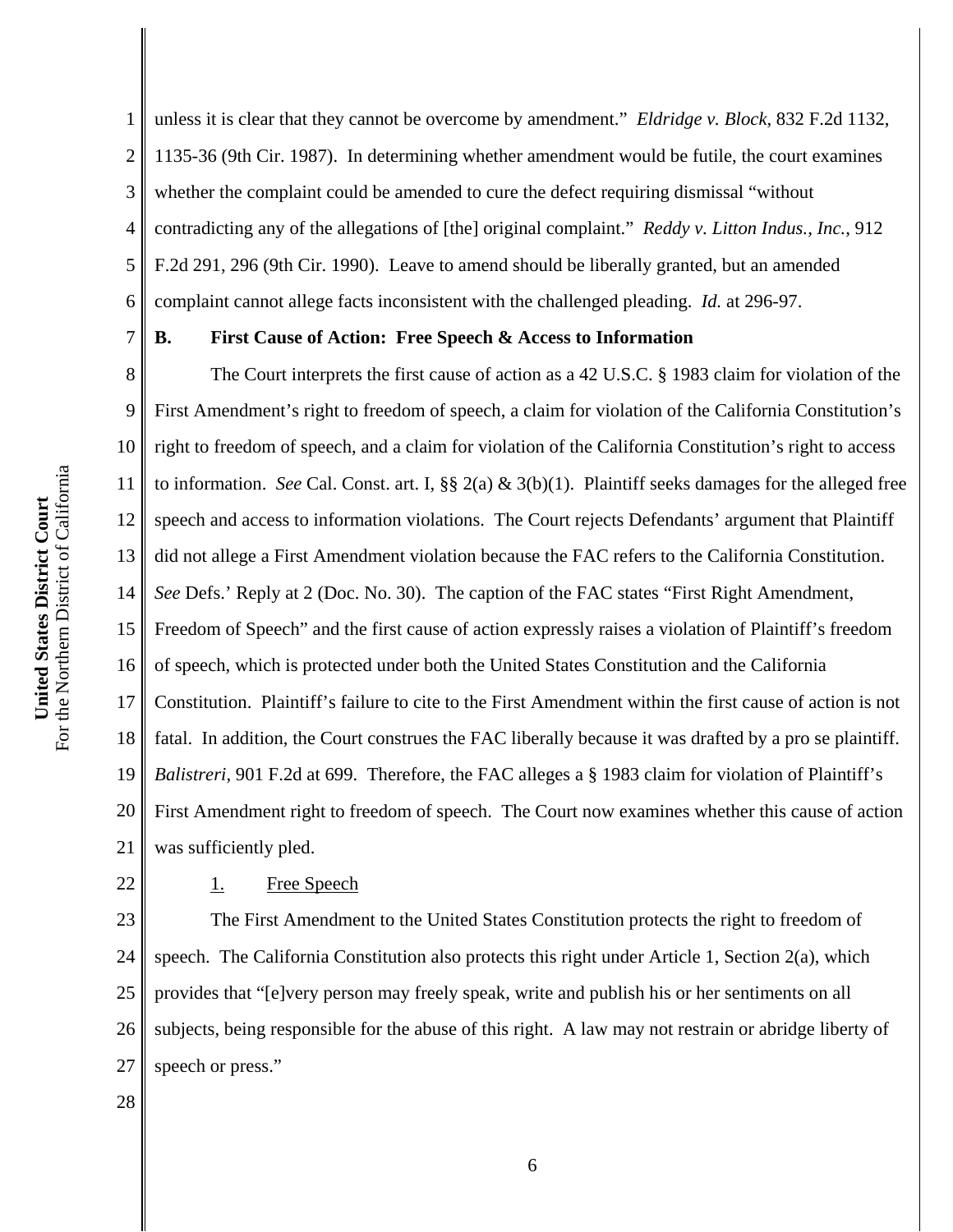1 2 3 4 Plaintiff alleges that Defendants violated her freedom of speech by passing a resolution censuring Plaintiff, not allowing her to attend various board meetings, and ordering government contractors not to respond to Plaintiff's inquiries or data requests. Plaintiff seeks money damages for the alleged violations of her right to free speech. Money damages, however, are not available for Plaintiff's free speech claims under the California Constitution. *See Degrassi v. Cook*, 29 Cal.4th 333, 337, 344 (2002) (holding no action for damages available where city council member alleged that the defendant city council members, city manager, and others violated her right to free speech under the California Constitution including the alleged deprivation of "her rights to attend city council meetings and to speak out as a city council member representing her constituents"). This portion of the first cause of action is dismissed with prejudice. Unlike a free speech claim under the California Constitution, a § 1983 plaintiff who establishes liability for a First Amendment, or other constitutional violation, is entitled to compensatory damages and such damages are awarded based on proof of actual injury. *See Borunda v. Richmond*, 885 F.2d 1384, 1389 (9th Cir. 1988).

18 19 20 21 22 23 24 25 Other courts have addressed similar First Amendment claims challenging the passage of a local government body's censure of one of its elected members. In *Phelan v. Laramie County Community College Bd. of Trustees*, 235 F.3d 1243 (10th Cir. 2000), an elected member of the county college's board of trustees filed a § 1983 action for injunctive and declaratory relief against the Board and each individual board member. The plaintiff claimed that the defendants violated her First Amendment rights by censuring her for violating its ethics policy. Though the plaintiff had voted in favor of submitting a tax assessment to the public, the plaintiff "placed an advertisement in the local newspaper encouraging the public to vote against the measure." *Id*. at 1245. The Board then voted to censure the plaintiff for violating its ethics policy and asked the plaintiff to discontinue inappropriate behavior. Several years before the plaintiff placed the advertisement at issue, the plaintiff and other Board members voted to adopt an ethics code "describ[ing] the manner in which Board members agree to discharge their duties and responsibilities." *Id*.

26 27 The *Phelan* court examined the plaintiff's First Amendment rights as an elected public official. *Id*. at 1246. The court held that the Board's censure did not trigger First Amendment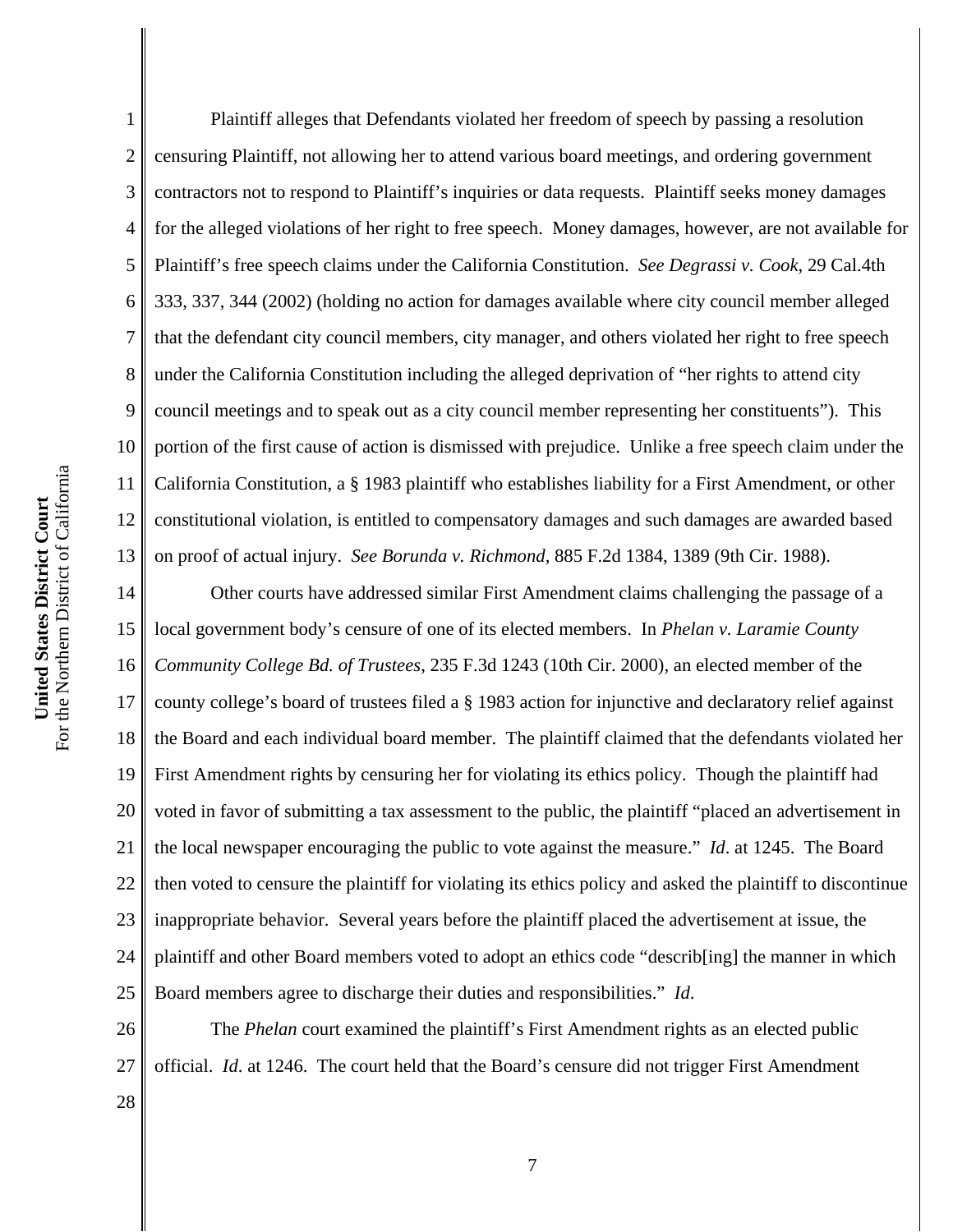1 scrutiny because the censure did not punish the plaintiff for exercising her free speech rights. *Id*. at

2 1247-48. The court explained that:

3

4

5

6

7

8

9

10

11

17

26

27

28

In order to compel the exercise or suppression of speech, the governmental measure must punish, or threaten to punish, protected speech by governmental action that is "regulatory, proscriptive, or compulsory in nature." *Laird v. Tatum*, 408 U.S. 1, 11, 92 S.Ct. 2318, 33 L.Ed.2d 154 (1972). The consequence may be an "indirect discouragement," rather than a direct punishment, such as "imprisonment, fines, injunctions or taxes." *American Communications Ass'n. v. Douds*, 339 U.S. 382, 402, 70 S.Ct. 674, 94 L.Ed. 925 (1950). A discouragement that is "minimal" and "wholly subjective" does not, however, impermissibly deter the exercise of free speech rights.

*Id*. The court held that the censure did not infringe the plaintiff's free speech rights because it "carried no penalties; it did not prevent [the plaintiff] from performing her official duties or restrict her opportunities to speak, such as her right to vote as a Board member, her ability to speak before the Board, or her ability to speak to the public." *Id*. at 1248.

12 13 14 15 16 18 19 20 21 22 23 24 25 The censure at issue here, unlike the censure in *Phelan*, does more than just reprimand Plaintiff or express the city council's disapproval of Plaintiff's actions. *See also Zilich v. Longo*, 34 F.3d 359, 363-64 (6th Cir. 1994) (holding city council resolution expressing disapproval of a former council member was not a law and did not violate the First Amendment because it "contains no punishment or penalty"); *Page v. Braker*, 2007 WL 432980, \*3 (D. N.J. 2007) (not reported) (holding that a city council resolution to censure one of its members must "mete out some form of official punishment," rather than "merely reprimand[ing] the offending politician"). The Crescent City censure also removes Plaintiff as a representative or alternate on eight different committees. FAC, Ex. B. Because Plaintiff was not an elected official to these committees, however, but was appointed to these committees as a city representative and/or alternate, "the council was within its discretion to remove her from that position" and doing so did not limit Plaintiff's freedom of speech. *See Rash-Aldridge v. Ramirez*, 96 F.3d 117, 119 (5th Cir. 1996) (affirming district court's judgment for defendants on the plaintiff city council member's free speech claims based on council's removal of the plaintiff as its appointed representative on a metropolitan planning board).

The censure also prevents Plaintiff from placing agenda items regarding the WWTP "without the specific advance authorization of the full Council" and directs independent contractors for the city not to expend billable time responding to Plaintiff's inquiries or data requests. FAC, Ex. B.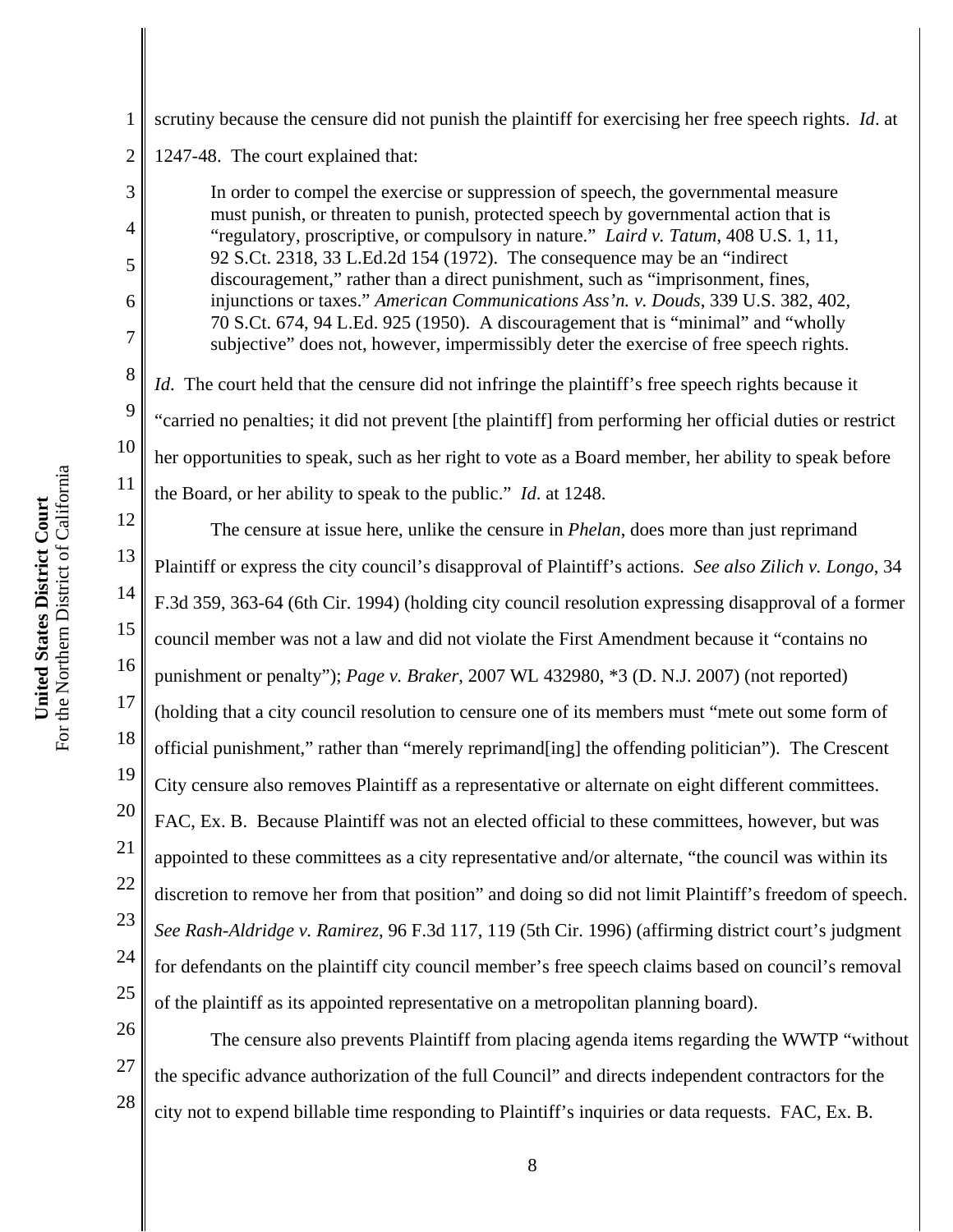1 2 3 4 5 6 7 8 These measures are not punishments or penalties and also do not limit Plaintiff's freedom of speech because they do not prevent Plaintiff "from performing her official duties or restrict her opportunities to speak, such as her right to vote as a Board member, her ability to speak before the Board, or her ability to speak to the public." *See Phelan*, 235 F.3d at 1248.Therefore, while the censure does more than reprimand Plaintiff and express the city council's disapproval, the censure does not punish or penalize Plaintiff's free speech rights. The FAC's § 1983 claims based on alleged First Amendment violations are dismissed without prejudice for failure to state a claim upon which relief can be granted.

9

#### 2. Access to Information

10 11 12 13 14 15 16 17 18 Plaintiff also alleges a violation of Article 1, Section 3(b)(1) of the California Constitution, which provides that "[t]he people have the right of access to information concerning the conduct of the people's business, and, therefore, the meetings of public bodies and the writings of public officials and agencies shall be open to public scrutiny." Any claims based on this provision of the California Constitution are not sufficiently pled because the resolution and censure of Plaintiff do not limit or prohibit Plaintiff's access to information and they do not close the city council's meetings or writings to public scrutiny, nor are there any allegations to support such a claim. This portion of the first cause of action is dismissed without prejudice for failure to state a claim upon which relief can be granted.

19

### 3. Brown Act and California Public Records Act Claims

20 21 22 The FAC refers in passing to the Brown Act (also known as California's "Open Meetings" or "Sunshine" law), California Government Code § 54950 *et seq.*, and the California Public Records Act ("CPRA"), California Government Code § 6250 *et seq*. *See* FAC ¶¶ 7, 18.

23 24 25 26 27 28 To the extent that Plaintiff alleges a claim under the Brown Act, this claim fails because the FAC does not allege that the city council held closed proceedings. *See* FAC ¶¶ 7, 18. To the contrary, the FAC alleges that the city council passed its resolution censuring Plaintiff in an "open public forum" at a "public meeting." *Id*. at ¶ 18. In addition, the FAC fails to allege that Plaintiff made the required written demand of the city council to cure or correct any alleged violation of the Brown Act. *See* Cal. Gov't Code § 54960.1(b). This written demand is required within 90 days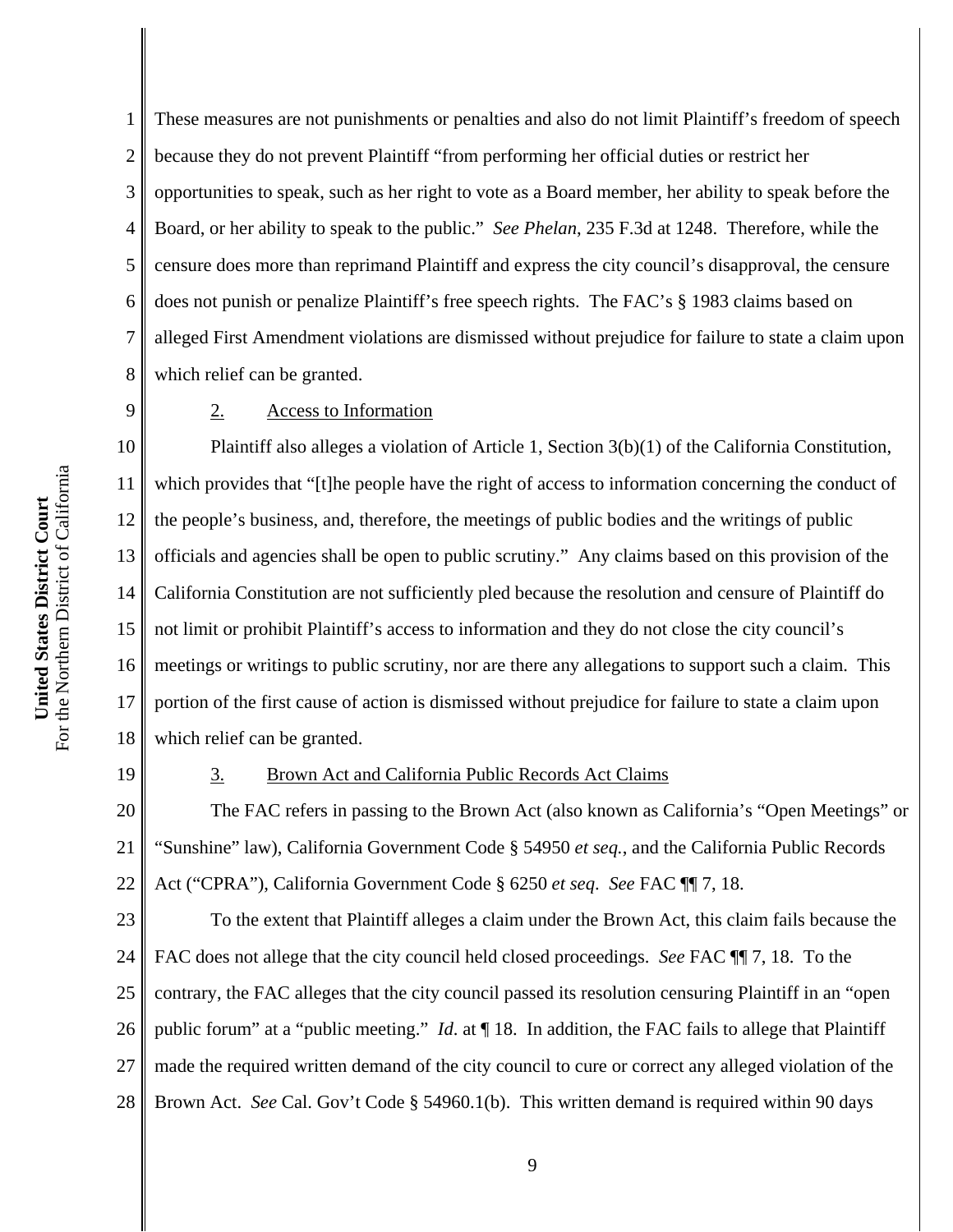1 2 3 4 from the date of the city council's alleged Brown Act violation unless the alleged action was made in an open session in violation of the Brown Act's rules regarding an agency's agenda. *See* Cal. Gov't Code § 54960.1(c). The portion of the first cause of action alleging a claim under the Brown Act is dismissed without prejudice for failure to state a claim upon which relief can be granted.

5 6 7 8 9 10 11 12 To the extent that Plaintiff alleges a claim under the CPRA, this claim also fails. *See* FAC ¶ 18. The CPRA provides for inspection of public records maintained by state and local agencies. *Gilbert v. City of San Jose*, 114 Cal. App. 4th 606, 610 (2003). The FAC does not allege that Defendants prevented the inspection of the public records of the city council or city. The censure directs independent contractors for the city not to expend billable time responding to Plaintiff's inquiries or data requests; it does not prevent Plaintiff from inspecting public records. *See* FAC, Ex. B. The portion of the first cause of action alleging a CPRA claim is also dismissed without prejudice for failure to state a claim upon which relief can be granted.

### **C. Second Cause of Action: Due Process**

14 15 16 17 18 19 20 The second cause of action alleges a § 1983 claim for violation of due process under the Fourteenth Amendment. Plaintiff alleges that Defendants censured her without due process because the city council lacks a policy regarding censure of a city council member, Defendants did not give Plaintiff notice of the censure, and because Defendants did not give Plaintiff the opportunity to be heard before the censure. Plaintiff alleges that she "sustain[ed] substantial losses in her earnings and other employment benefits and continues to suffer personal humiliation, impairment of reputation, emotional distress, mental and physical pain and anguish." FAC  $\P$  28.

21 22 23 24 25 The Fourteenth Amendment protects against the deprivation of property or liberty without procedural due process. The procedural guarantees apply only when a constitutionally protected liberty or property interest is at stake. *See Ingraham v. Wright*, 430 U.S. 651, 672-73 (1977); *Bd. of Regents of State Colleges v. Roth*, 408 U.S. 564, 569, 577 (1972); *Jackson v. Carey*, 353 F.3d 750, 755 (9th Cir. 2003).

26 27 28 Construing the FAC liberally, it is possible that Plaintiff is attempting to allege a "stigmaplus" due process claim based on a claimed liberty interest in her reputation. *See Paul v. Davis*, 424 U.S. 693, 701 (1976). In *Paul*, the Supreme Court held that "in addition to the stigma inflicted to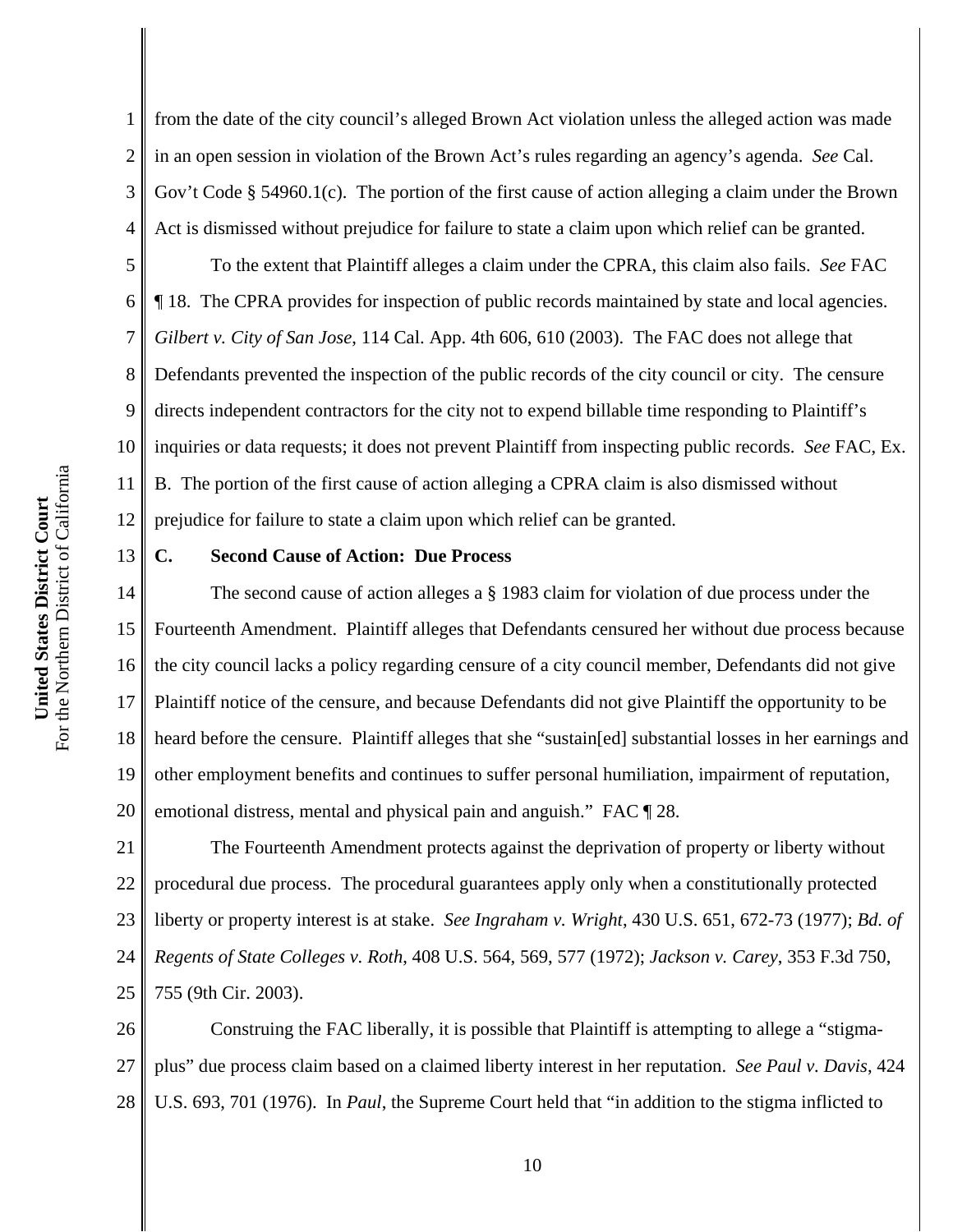1 2 3 4 5 6 7 8 9 10 11 12 13 14 15 16 17 18 19 20 21 one's reputation, one must also allege the distinct alteration or extinction of a previously recognized right or status." *WMX Technologies, Inc. v. Miller*, 80 F.3d 1315, 1319 (9th Cir. 1996), *appeal dismissed on other grounds for lack of jurisdiction*, 104 F.3d 1133 (9th Cir. 1997) (en banc). "The loss of reputation must be coupled with some other tangible element to rise to the level of a protectible property interest." *Gunderson v. Hvass*, 339 F.3d 639, 644 (8th Cir. 2003) (citing *Paul*, 424 U.S. at 701). The requirement articulated in *Paul* has become known as the "stigma-plus" test. To plead a stigma-plus claim, Plaintiff must allege that she (1) suffered from stigma (i.e., loss of reputation); (2) suffered an additional injury (the "plus" element) that was "directly caused by the Government, rather than an injury caused by the act of some third party [in reaction to the Government's defamatory statements]"; and (3) she received inadequate process. *See American Consumer Pub. Ass'n, Inc. v. Margosian*, 349 F.3d 1122, 1125-26 (9th Cir. 2003) (quoting *WMX Techs.*, 80 F.3d at 1320); *see also Paul*, 424 U.S. at 701, 711; *Zutz v. Nelson*, 601 F.3d 842, 849 (8th Cir. 2010); *Monserrate v. New York State Senate*, 599 F.3d 148, 158-59 (2d Cir. 2010) ("adequate process defeats a stigma-plus claim"); *Little v. City of North Miami*, 805 F.2d 962, 969 (11th Cir. 1986) (holding that § 1983 due process claim was sufficiently pled based on allegations that city council issued its censure of the plaintiff law professor without any notice or a hearing). Allegations of psychological trauma, humiliation, embarrassment, and emotional distress are not sufficient to satisfy the stigma-plus test. *See Krainski v. Nevada ex rel. Bd. of Regents of Nevada System of Higher Educ.*, 616 F.3d 963, 971 (9th Cir. 2010) (affirming dismissal of § 1983 action because the plaintiff only alleged reputational injury and loss of future income, which were insufficient to satisfy the stigma-plus test).

22 23 24 25 26 27 28 Here, the FAC fails to identify a protected liberty or property interest held by Plaintiff that was violated by the censure because while the FAC alleges injury to Plaintiff's reputation (the "stigma" element) and inadequate process, the "plus" element is missing. After the censure, Plaintiff continued in her position as an elected city council member. It is unclear from the FAC whether Plaintiff's allegations that she suffered "substantial losses in her earnings and other employment benefits" were directly caused by Defendant City, as required to plead a stigma-plus due process claim. *See American Consumer Pub. Ass'n*, 349 F.3d at 1125-26. In addition,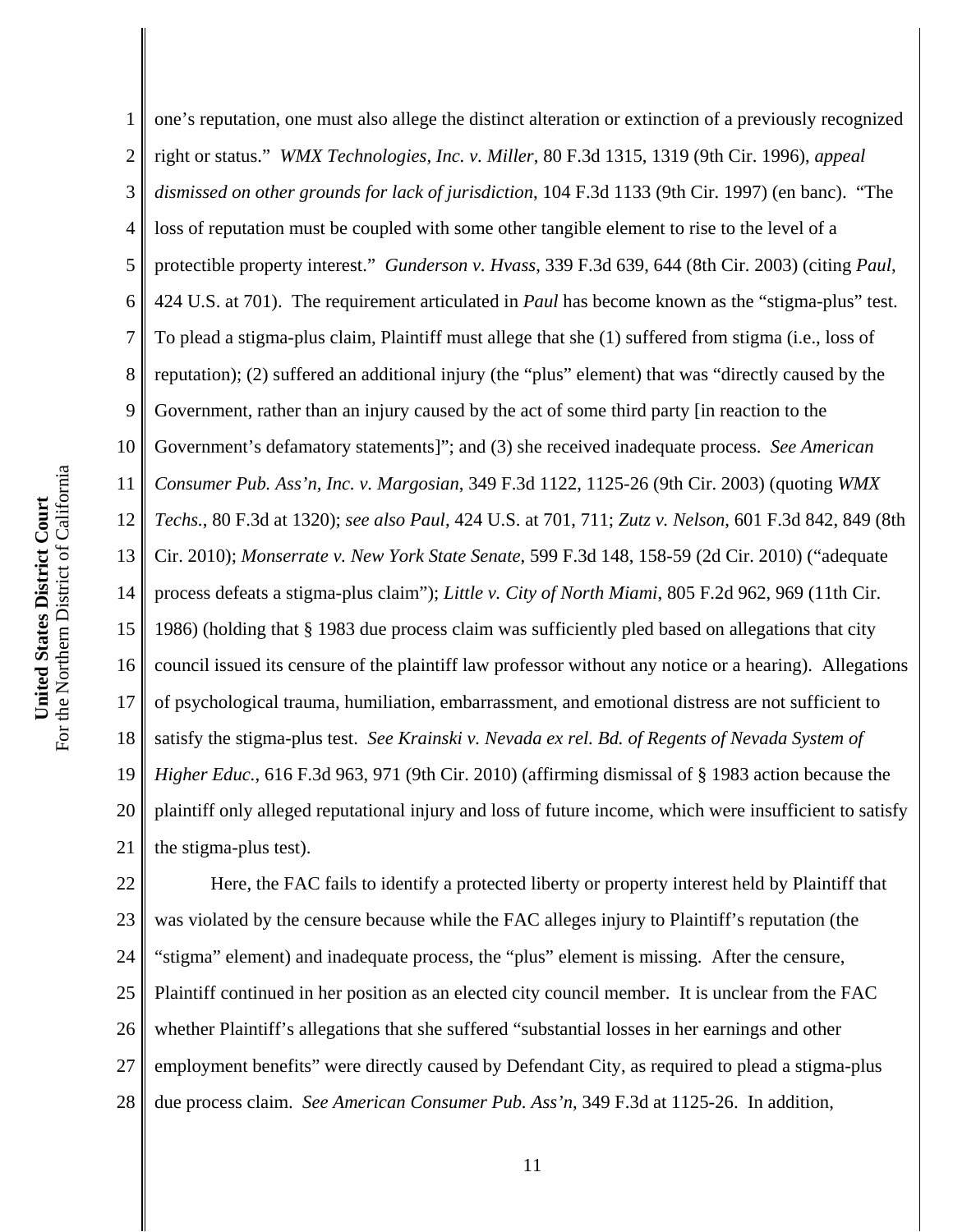1 2 3 Plaintiff's allegations of emotional distress and anguish are insufficient to satisfy the stigma-plus test. *See Krainski*, 616 F.3d at 971. Therefore, the second cause of action for due process is dismissed without prejudice for failure to state a claim upon which relief can be granted.

4 5 6 8 As noted above, the Court excluded Defendants' extrinsic evidence in ruling on the present motion to dismiss and motion to strike. Should Plaintiff amend her complaint to correct the deficiencies noted in the due process cause of action, Defendants may at that time move for summary judgment and resubmit extrinsic evidence regarding the adequacy of process provided to Plaintiff.

9

7

#### **D. Third Cause of Action: Equal Protection**

10 11 12 13 14 15 The third cause of action alleges a § 1983 claim against the individual defendants for violation of equal protection under the Fourteenth Amendment. The Equal Protection Clause guarantees, "No state shall ... deny to any person within its jurisdiction the equal protection of the laws." U.S. Const. amend. XIV, § 1. This cause of action is unclear to the Court because the FAC does not allege any discrimination against Plaintiff by Defendants or membership within any protected class.

16 17 18 19 20 21 22 23 24 25 26 Construing the FAC liberally, it is possible, though unlikely, that Plaintiff is attempting to allege a "class of one" equal protection claim. "The Supreme Court has recognized that 'an equal protection claim can in some circumstances be sustained even if the plaintiff has not alleged class-based discrimination, but instead claims that she has been irrationally singled out as a so-called 'class of one.'" *Gerhart v. Lake County, Montana*, 637 F.3d 1013, 1021 (9th Cir. 2011) (quoting *Engquist v. Or. Dep't of Agric.*, 553 U.S. 591, 601 (2008)). To plead a "class of one" claim, Plaintiff must allege that Defendants: (1) intentionally (2) treated Plaintiff differently than other similarly situated city council members, (3) without a rational basis. *See id*. Even under this liberal construction, the FAC fails to allege an equal protection claim because there are no allegations that Defendants discriminated against Plaintiff by treating her differently than other similarly situated individuals.

27 28 The third cause of action is also dismissed without prejudice for failure to state a claim upon which relief can be granted. Bob Black, City Attorney for Crescent City, is named as a defendant in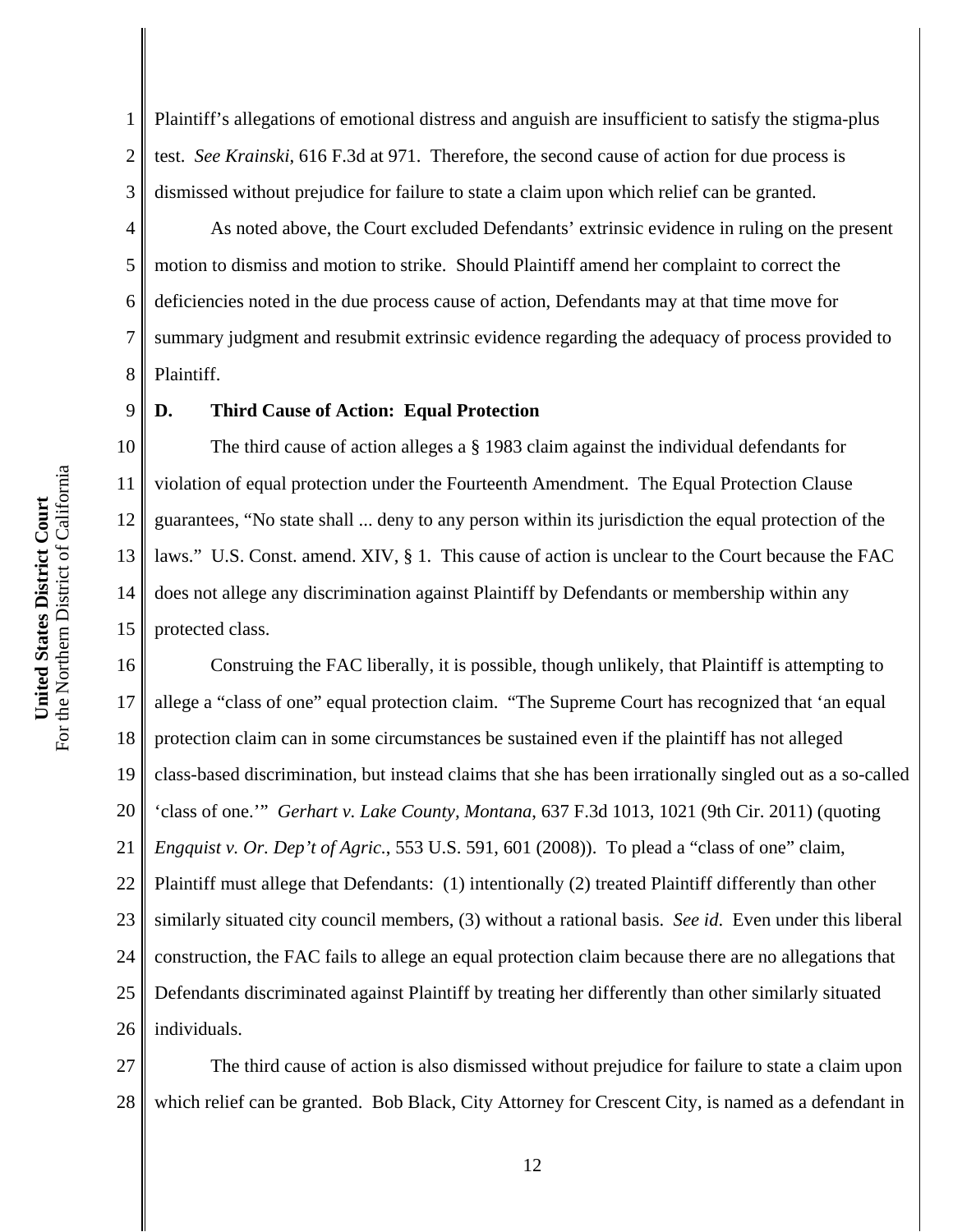1 2 3 4 5 this cause of action, but he is not named in the caption and it does not appear that he has been served. *See* FAC ¶ 33. Should Plaintiff choose to amend the FAC to correct its defects, Plaintiff is instructed to ensure that all defendants named within the FAC are identified on the caption page and are properly served with the amended complaint. Correcting this issue regarding the identification of the defendants does not cure all the defects in the AC.

6

7

8

9

10

11

12

13

14

15

16

17

18

19

20

21

22

# **E. Fourth Cause of Action: Intentional Infliction of Emotional Distress**

The fourth cause of action alleges intentional infliction of emotional distress ("IIED") by Defendants through the censure, the report issued by the city council in its December 9, 2009 meeting, and statements by City Manager Rod Butler to a local newspaper. FAC ¶¶ 40-41. To raise a cause of action for intentional infliction of emotional distress, the complaint must allege: "(1) extreme and outrageous conduct by the defendant with the intention of causing, or reckless disregard of the probability of causing, emotional distress; (2) the

plaintiff's suffering severe or extreme emotional distress; and (3) actual and proximate causation of the emotional distress by the defendant's outrageous conduct." A defendant's conduct is "outrageous" when it is so "extreme as to exceed all bounds of that usually tolerated in a civilized community." And the defendant's conduct must be "intended to inflict injury or engaged in with the realization that injury will result."

*Hughes v. Pair*, 46 Cal.4th 1035, 1050-51 (2009) (quoting *Potter v. Firestone Tire & Rubber Co.*, 6 Cal.4th 965, 1001 (1993)) (internal citations omitted).

While the Court recognizes that the censure and its aftermath were difficult for Plaintiff, the FAC fails to sufficiently plead extreme and outrageous conduct by Defendants, a required element of an intentional infliction of emotional distress claim. Defendants' conduct, as alleged, was not "outrageous" because their conduct was not "so 'extreme as to exceed all bounds of that usually tolerated in a civilized community.'" *Id*.

23 24 25 26 27 28 In addition, even if Plaintiff amends the FAC to plead extreme and outrageous conduct, to the extent that Plaintiff's IIED claim is based on Defendants' communications during or in preparation for city council meetings, such communications are privileged under California Civil Code § 47. *See Cayley v. Nunn*, 190 Cal. App. 3d 300, 303 (1987); *Scott v. McDonnell Douglas Corp.*, 37 Cal. App. 3d 277, 285-86 (1974) ("The reading of the letters at the city council meeting was privileged, as was the distribution of copies of the letters to members of the audience (including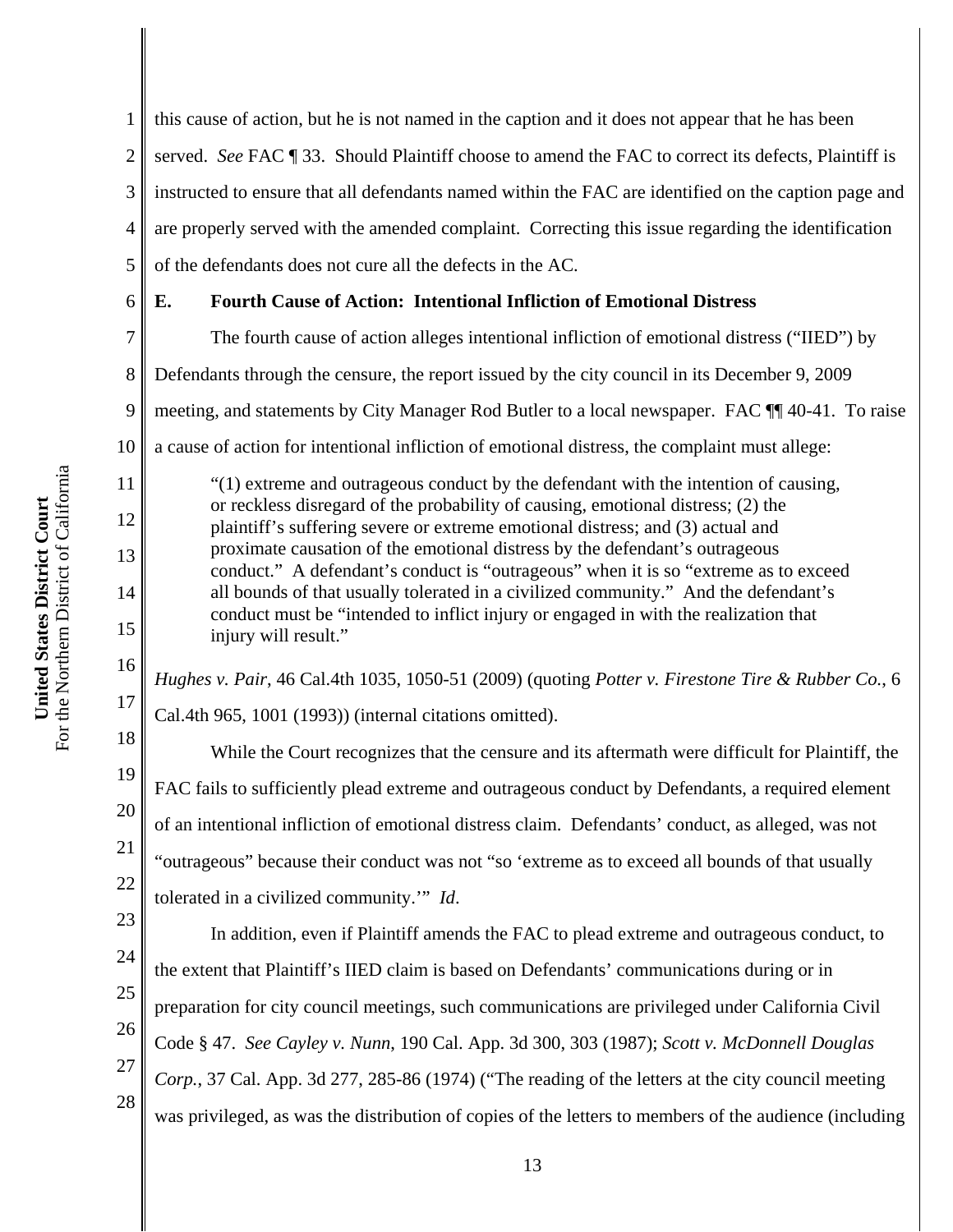11

18

1 2 3 4 5 6 7 the press) attending the council meeting.").Section 47 privilege applies to most torts including defamation, intentional infliction of emotional distress, intentional inducement of breach of contract, intentional interference with prospective economic advantage, abuse of process, negligent misrepresentation, invasion of privacy, negligence, and fraud; the privilege does not apply, however, to the tort of malicious prosecution. *Action Apartment Ass'n, Inc. v. City of Santa Monica*, 41 Cal.4th 1232, 1241-42 (2007). Therefore, under § 47, Defendants would be immune from liability for the IIED claim for Defendants' covered communications. *See id*.

8 9 10 12 The fourth cause of action is also dismissed without prejudice for failure to state a claim upon which relief can be granted. Plaintiff may amend the FAC to correct the deficiencies in her IIED claim only if a) she can plead extreme and outrageous conduct by Defendants; *and* b) Plaintiff's IIED claim is not based on Defendants' communications made during or in preparation for city council meetings, which are privileged under California Civil Code  $\S 47<sup>3</sup>$ 

13 14 15 16 17 Similar to the third cause of action, City Attorney Bob Black and City Manager Rod Butler are named as defendants in this cause of action. FAC ¶ 40. Should Plaintiff choose to amend the FAC to correct its defects, Plaintiff is instructed to ensure that all defendants named within the FAC are identified on the caption page and are properly served with the amended complaint. Correcting this issue regarding the identification of the defendants does not cure all the defects in the AC.

# **F. Other Claims: Slander and Libel**

19 20 21 22 23 24 25 26 The FAC refers in passing to slander and libel. *See* FAC ¶ 37; Cal. Civil Code §§ 45, 46. To the extent that Plaintiff raises slander and/or libel claims based on Defendants' communications made during or in preparation for city council meetings, the Court notes that such oral and written communications by Defendants are privileged under California Civil Code § 47. *See Cayley*, 190 Cal. App. 3d at 303; *Scott*, 37 Cal. App. 3d at 285-86 ("The reading of the letters at the city council meeting was privileged, as was the distribution of copies of the letters to members of the audience (including the press) attending the council meeting.").Any defamation claims based on Defendants' communications made during or in preparation for city council meetings, which are privileged under

<sup>28</sup>  As described in more detail in Section III.G below, the IIED cause of action as currently pled is stricken pursuant to California's anti-SLAPP statute.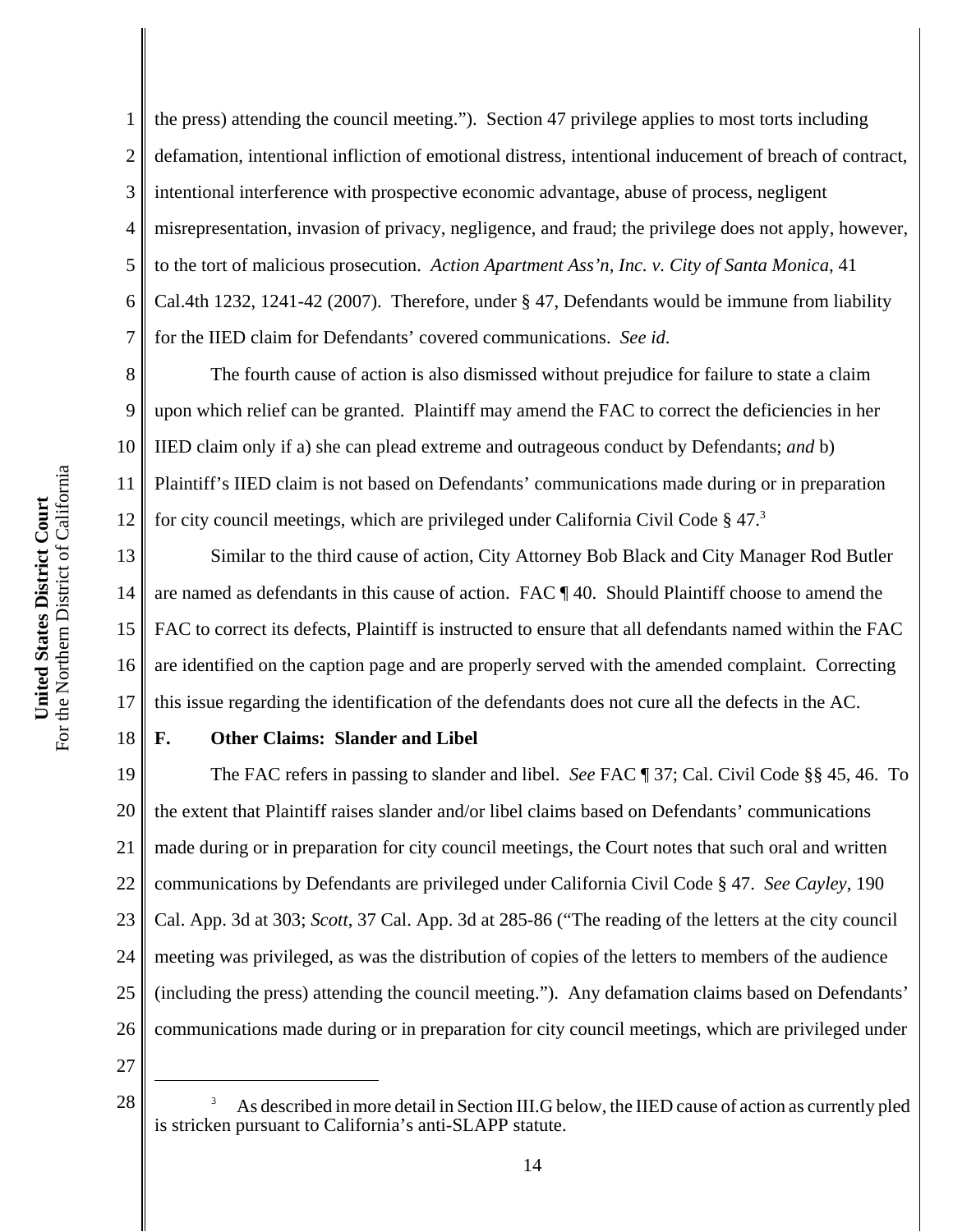3

8

9

10

11

12

13

14

15

16

17

18

1 2 California Civil Code § 47, are dismissed with prejudice for failure to state a claim upon which relief can be granted.

**G. Motion to Strike: Anti-SLAPP**

4 5 6 7 Defendants also move to strike Plaintiff's state law claims under the California Constitution and for intentional infliction of emotional distress pursuant to California's anti-SLAPP statute. *See* Cal. Code Civ. Proc. § 425.16. "SLAPP" is an acronym for "strategic lawsuit against public participation." Section 425.16(b)(1) of the California Code of Civil Procedure provides:

A cause of action against a person arising from any act of that person in furtherance of the person's right of petition or free speech under the United States or California Constitution in connection with a public issue shall be subject to a special motion to strike, unless the court determines that the plaintiff has established that there is a probability that the plaintiff will prevail on the claim.

Public entities such as Defendant City may move to strike under the anti-SLAPP protections of § 425.16. *Vargas v. City of Salinas*, 46 Cal.4th 1, 18 (2009). In addition, dismissal does not moot an anti-SLAPP motion. *See* Cal. Civ. Proc. Code § 415.16(c)(1) ("prevailing defendant on a special motion to strike *shall* be entitled to recover his or her attorney's fees and costs"); *Collins v. Allstate Indem. Co.*, 2011 WL 1453831, \*2 (9th Cir. 2011) (not published) ("[r]esolution of the underlying action did not moot the anti-SLAPP motion" and reversing and remanding); *White v. Lieberman*, 103 Cal. App. 4th 210, 220-21 (2002).

19 20 21 22 23 24 25 26 A defendant may use the anti-SLAPP statute to challenge an entire complaint or a single cause of action, but may not use the anti-SLAPP statute to strike particular allegations within a cause of action. *A.F. Brown Elec. Contractor, Inc. v. Rhino Elec. Supply, Inc.*, 137 Cal. App. 4th 1118, 1124-25 (2006). Here, Plaintiff's free speech and access to information claims under the California Constitution are part of the FAC's first cause of action, which also includes Plaintiff's free speech claims under the First Amendment. Because the anti-SLAPP statute may not be used to strike particular allegations within Plaintiff's first cause of action that refer to Plaintiff's state law claims under the California Constitution, the Court denies Defendants' motion to strike portions of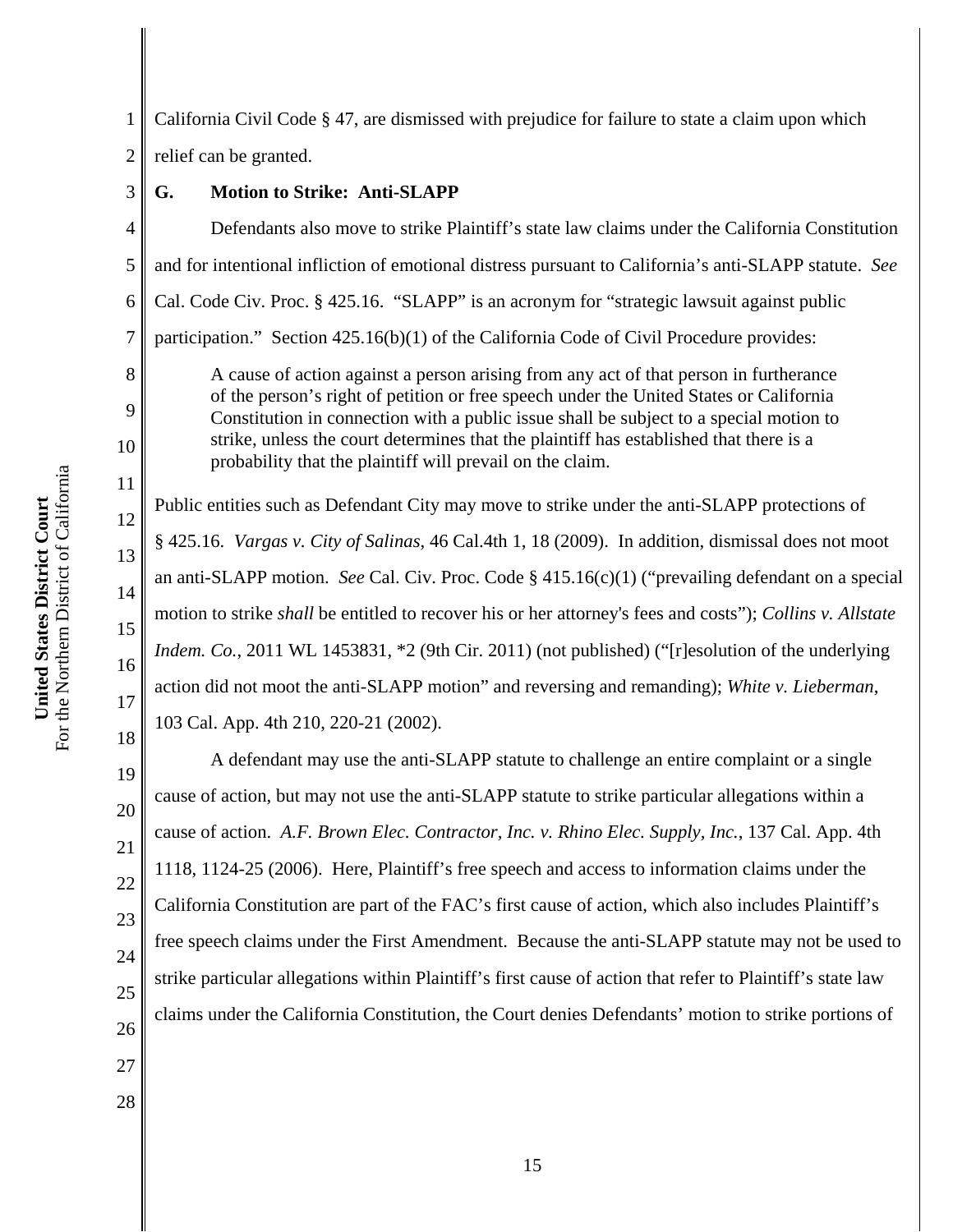1 2 the first cause of action.<sup>4</sup> The Court turns to Defendants' motion to strike the fourth cause of action for intentional infliction of emotional distress.

3 4 5 6 7 8 In ruling on a motion to strike under  $\S$  425.16, the court engages in a two-step process: (1) "the court decides whether the defendant has made a threshold showing that the challenged cause of action is one arising from protected activity"; and (2) if the defendant has made this threshold showing, the court "then determines whether the plaintiff has demonstrated a probability of prevailing on the claim." *Vargas*, 46 Cal.4th at 16 (quoting *Taus v. Loftus*, 40 Cal.4th 683, 703 (2007)).

1. Protected Activity

10 11 12 13 14 15 16 17 18 19 20 Plaintiff's IIED cause of action is based on the censure, the report issued by the city council in its December 9, 2009 meeting, and statements by City Manager Butler to a local newspaper. Defendants have made their threshold showing that the IIED cause of action arises from Defendants' protected activity. The California Supreme Court has held that "statements made and actions taken in local legislative proceedings before the city council" constitute "protected activity" under the first step of the anti-SLAPP analysis. *Vargas*, 46 Cal.4th at 19; *see* Cal. Code Civ. Proc. § 425.16(e)(1). Butler's statements as City Manager to a local newspaper regarding the City's estimate of the costs to taxpayers incurred by the City to respond to Plaintiff's requests also constitute "protected activity" because they were "made in connection with an issue under consideration or review" by the city council. Cal. Code Civ. Proc. § 425.16(e)(2); *see* FAC, Ex. F. His statements were related to the report issued by the city council in its December 9, 2009 meeting.

21

9

2. Probability of Prevailing

22 23 24 25 Defendants having established the required threshold showing under the first step, the court "then determines whether the plaintiff has demonstrated a probability of prevailing on the claim." *Vargas*, 46 Cal.4th at 16. The plaintiff "must demonstrate that the complaint is both legally sufficient and supported by a sufficient prima facie showing of facts to sustain a favorable judgment

<sup>27</sup> 28 4 As described above, the FAC also refers in passing to other possible state law claims of Brown Act violations and CPRA violations within the first cause of action, and defamation within the third cause of action for equal protection. Defendants do not move to strike these other possible state law claims and the Court reiterates that the anti-SLAPP statute may not be used to strike particular allegations within a cause of action.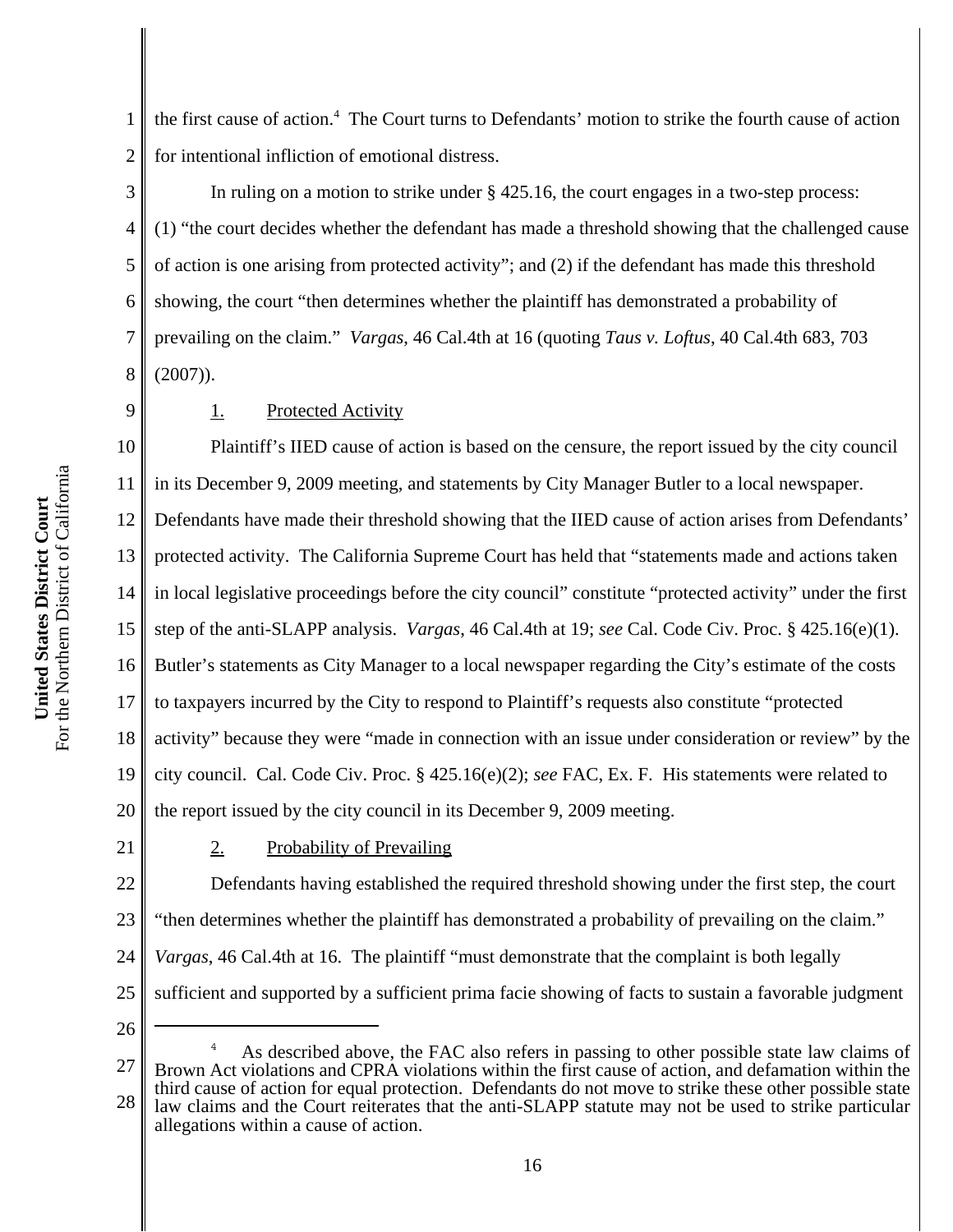1 2 3 4 if the evidence submitted by the plaintiff is credited." *Id*. at 20. As described above, the FAC is not legally sufficient as to Plaintiff's IIED cause of action and the fourth cause of action was dismissed without prejudice as currently pled for failure to state claims upon which relief could be based. Plaintiff has therefore not met her burden under the second step.

## 3. Notice to Judicial Council

The anti-SLAPP statute requires Defendants to promptly transmit to the Judicial Council a copy of the caption page of their motion to strike. Cal. Code Civ. Proc. § 425.16(j)(1). Defendants' motion to strike and declarations submitted in support of their motion do not address whether such notice was provided. Within seven (7) days of the filing of this order, Defendants are instructed to promptly file a supplemental brief accompanied by a supporting declaration limited to whether and when such notice was provided to the Judicial Council. The supplemental brief is limited to two (2) pages.

13

5

6

7

8

9

10

11

12

## 4. Attorneys' Fees and Costs

14 15 16 17 18 19 20 21 22 23 24 25 26 27 Provided that Defendants comply with the notice required and supplemental briefing ordered above, the Court will grant Defendants' motion to strike the fourth cause of action for IIED under the anti-SLAPP statute. Defendants are therefore entitled to their attorneys' fees and costs. Cal. Code Civ. Proc.  $\S$  425.16(c)(1). Because the Court has partially denied Defendants' anti-SLAPP motion to strike, the fee award will be reduced to reflect Defendants' partial success. *See Mann v. Quality Old Time Service, Inc.*, 139 Cal. App. 4th 328, 340 (2006). Defendants are ordered to submit their request for attorneys' fees and costs, which should be limited to the fourth cause of action for IIED. Defendants must submit documentation identifying the time expended, applicable hourly rates, a description of the work performed, and a brief description of each billing attorney's work experience. Defendants must also identify what percentage of the total time billed was spent working on the IIED cause of action (e.g., five percent of the total attorney time was billed for work relating to the IIED cause of action). Defendants must file their request for attorneys' fees and costs within fourteen (14) days of the filing of this order. Plaintiff may file her response to Defendants' fees request within seven (7) days of the service of Defendants' request. No reply will be permitted.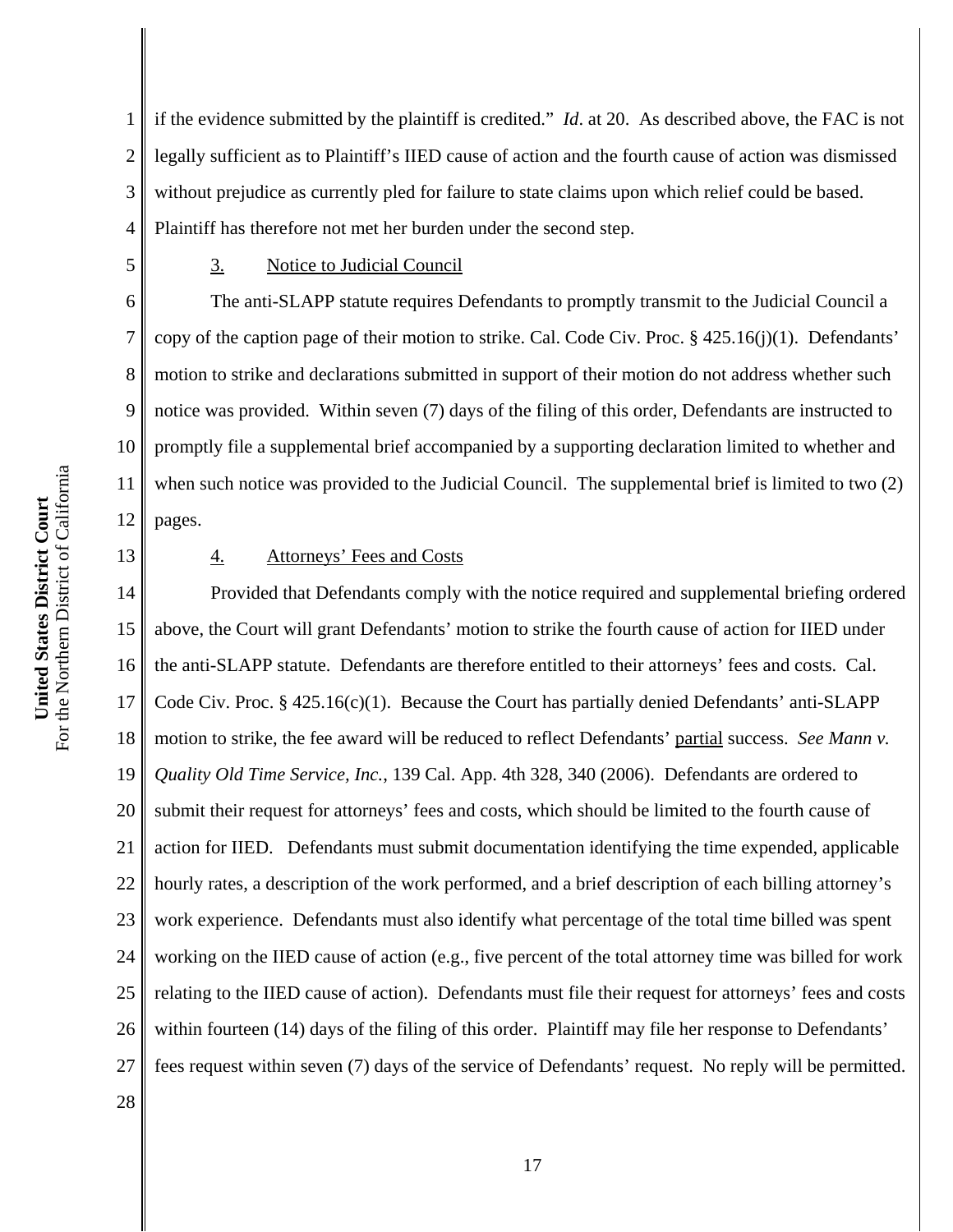| $\mathbf{1}$   | <b>IV. CONCLUSION</b>                                                                                                                               |
|----------------|-----------------------------------------------------------------------------------------------------------------------------------------------------|
| $\overline{2}$ | For the reasons described above, the Court GRANTS Defendant's motion to dismiss <sup>5</sup> and                                                    |
| 3              | dismisses this action as follows:                                                                                                                   |
| 4              | 1)<br>The portion of the first cause of action seeking money damages for Plaintiff's free speech                                                    |
| 5              | claims under the California Constitution is dismissed with prejudice. The portion of the first                                                      |
| 6              | cause of action based on alleged First Amendment violations, access to information under the                                                        |
| 7              | California Constitution, Brown Act violations, and California Public Records Act violations                                                         |
| 8              | are dismissed without prejudice for failure to state a claim upon which relief can be granted.                                                      |
| 9              | 2)<br>The second cause of action for due process is dismissed without prejudice for failure to state                                                |
| 10             | a claim upon which relief can be granted.                                                                                                           |
| 11             | 3)<br>The third cause of action for equal protection is dismissed without prejudice for failure to                                                  |
| 12             | state a claim upon which relief can be granted.                                                                                                     |
| 13             | The fourth cause of action for intentional infliction of emotional distress is dismissed without<br>4)                                              |
| 14             | prejudice for failure to state a claim upon which relief can be granted.                                                                            |
| 15             | Any defamation claims based on Defendants' communications made during or in preparation<br>5)                                                       |
| 16             | for city council meetings, which are privileged under California Civil Code § 47, are                                                               |
| 17             | dismissed with prejudice for failure to state a claim upon which relief can be granted.                                                             |
| 18             |                                                                                                                                                     |
| 19             | Plaintiff is granted thirty (30) days from the date of service of this order to file an amended                                                     |
| 20             | complaint, remedying the defects in the FAC as explained above and subject to the limitations noted                                                 |
| 21             | above. Such an amended complaint should be clearly labeled "Second Amended Complaint" and                                                           |
| 22             | must have the docket number of this case on the title page. <sup>6</sup> Should Plaintiff choose to amend the                                       |
| 23             | FAC to correct its defects, Plaintiff is instructed to ensure that all defendants named within the                                                  |
| 24             | complaint are identified on the caption page and are properly served with the amended complaint.                                                    |
| 25             | Plaintiff's failure to timely file a Second Amended Complaint in compliance with this order may                                                     |
| 26             |                                                                                                                                                     |
| 27             | 5<br>This order terminates docket numbers 12, 13, 14, 22, and 23.                                                                                   |
| 28             | 6<br>The Second Amended Complaint that was impermissibly filed by Plaintiff on February 7,<br>2011 without leave of Court is stricken. Doc. No. 27. |
|                |                                                                                                                                                     |